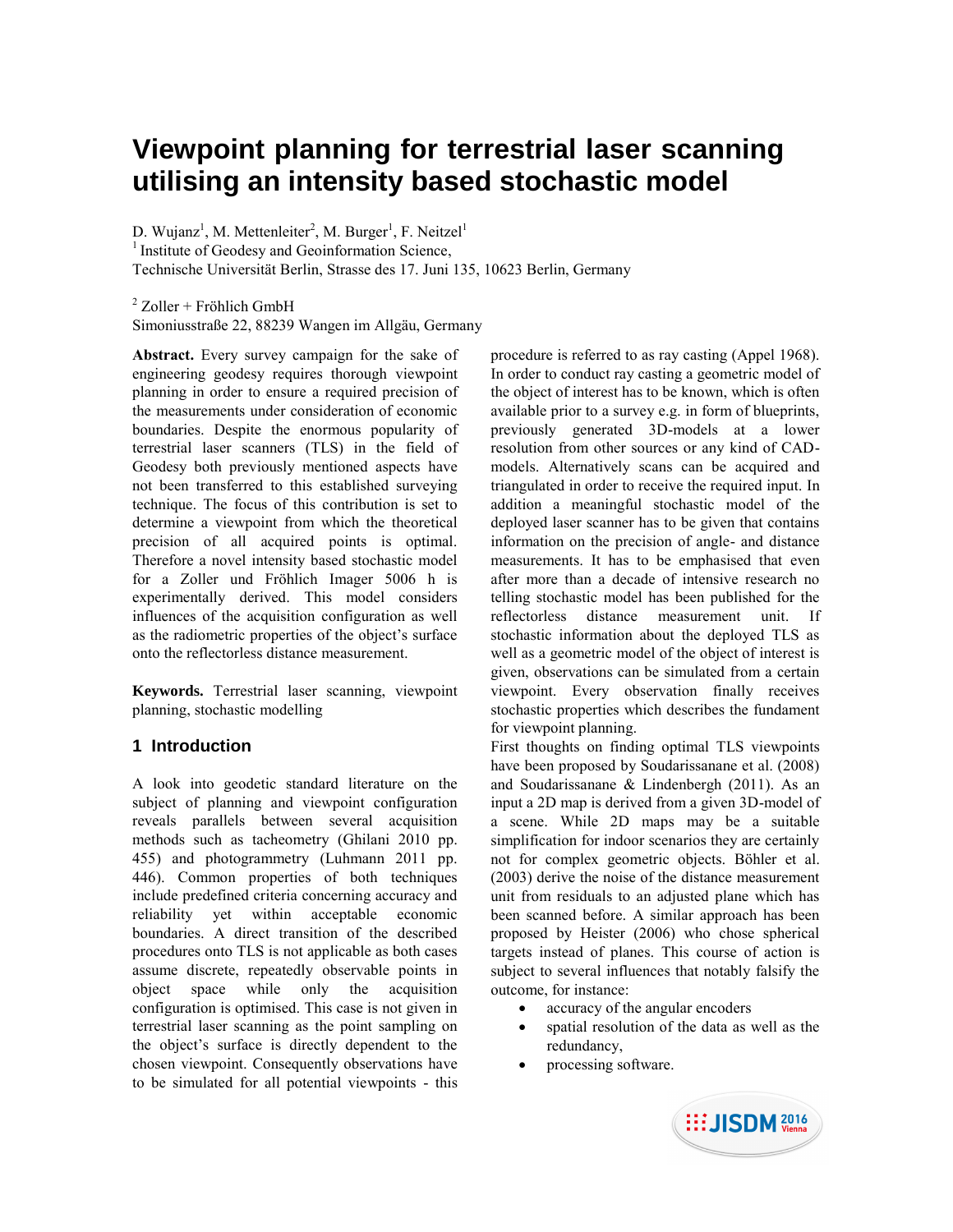In addition several effects act on the precision of reflectorless distance measurements, such as:

- the object distance (Elkhrachy & Niemeier 2006),
- surface properties (Zámečníková & Neuner 2014),
- varying incidence angles (Soudarissanane et al. 2008).

Soudarissanane et al. (2008) remark in their contribution regarding the incidence angle, that an unfavourable signal-to-noise ratio (SNR) yields to a loss of precision of the distance measurement.

The mentioned relationship between SNR and achievable precision of measurements is also widely known for other survey instruments. Yet, a causal separation of influencing factors onto the SNR cannot be made which lead to the motivation to develop a stochastic model for the distance measurement unit of TLS that considers the acquisition configuration as well as the radiometric properties of an object. Another important factor is that the novel stochastic model should only describe the characteristics of the distance measurement unit of a TLS as this is its key component. As distance measurements are elementary observations, only input parameters should be used to develop the stochastic model that are independent to other elementary observations or derived quantities such as Cartesian coordinates. As a consequence only distance measurements are used to model the stochastic properties of the TLS' distance measurements. Based on the proposed stochastic model and geometric information about the object of interest the search of an optimal viewpoint can be deployed from which the achievable precision in the field is optimal.

### **2 A stochastic model for a TLS**

In order to avoid the mentioned disadvantages a measuring setup is proposed that allows to repeatedly observe a single point. Based on these measurements conclusions can be drawn about the stochastic properties of the reflectorless distance measurement unit of a Z+F Imager 5006 h. A vital optical element in TLS is the photo diode (Mettenleiter et al. 2015 p. 16 ff., Vosselmann & Maas 2010 p. 14) that derives the distance between scanner and object as well as the intensity based on the reflected signal. Mettenleiter et al. (2015 p. 51) state that the noise of a distance measurement is

dependent to the energy of the received signal. Thus, the intensity values recorded by the TLS serve as input for the proposed stochastic model as they reflect influences that are caused by the acquisition configuration as well as interdependencies between the signal and object surface.

In order to cover a potentially large spectrum of intensity values eight radiometric samples ranging from black to white have been used. The probes were scanned under varying distances between 5 and 55 m in five metre increments which lead to 80 datasets. Subsequently the average of 1000 observed distances and intensity values has been computed for each dataset. Figure 1 illustrates the relation between recorded intensity and precision of a distance measurement where the measurements are depicted by black dots. It can be seen that the precision of distance measurements decreases in dependence to the signal strength. The run of the plot expresses the characteristics of the applied avalanche-photo-diode (APD) that is a component of the applied TLS (Mettenleiter et al. 2000)



**Fig. 1** Intensity vs. precision of a distance measurement

Based on the functional model

#### $\sigma_{dist} = a \cdot intensity^b$

the unknown parameters *a* and *b* are estimated within a least squares adjustment where the intensity values *intensity* serve as observations and the standard deviation of distance measurements as fixed values. The estimated values for  $a = 1.61715$ and  $b = -0.57069$  are now capable to express the relationship among signal strength and precision of a distance measurement. Thus, these values describe the stochastic model for reflectorless distance measurements of the deployed TLS. The pink line in figure 1 illustrates the run of the stochastic model. By conducting variance-covariance propagation under usage of the proposed stochastic model for distance measurements and the angular precision of